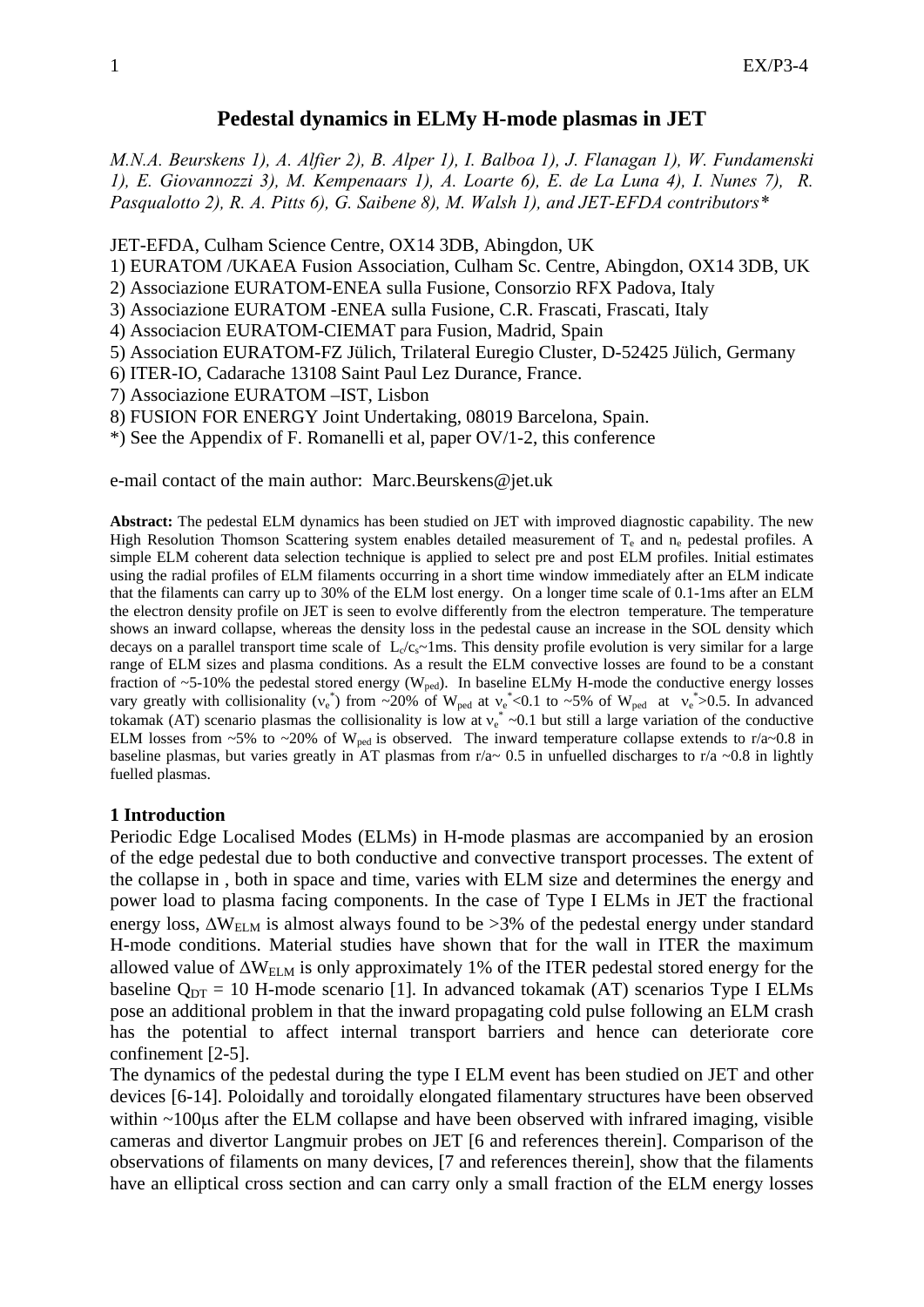of up to 2.5% of  $\Delta W_{\text{ELM}}$  per filament. As the toroidal model number of the filaments is n~10 [7], they can contain up to 25% of the ELM lost energy.

The dynamics of the density collapse  $> 100$  us after the ELM onset has been studied on DIII-D, AUG and JT-60U. Fast reflectometry measurements [8, 9,10] show that the pedestal top density collapses fast, on a time scale of 100-200μs causing an increase in the scrape off layer (SOL) density. This change in the pedestal profile defines a pivot point around which the density profile decreases. The increased SOL density disappears on a time scale of < 5ms, much faster than the recovery time of the density pedestal. No detailed profile measurements have been available at JET until now. However, line integrated pedestal measurements from edge interferometry (r/a>0.75) are consistent with the observations on DIII-D, AUG and JT-60U. It was found that the density ELM-drop from interferometry lasted several milliseconds whereas the collapse in electron temperature as measured with electron cyclotron emission radiometry was faster than 200 μs. It is likely that the timescale involved in the line-integrated density measurement on JET are related with the SOL density remaining high for several milliseconds [11].

On JET the ELM affected area as obtained from ECE pre- and post- ELM profile measurements was found to not vary much with collisionality in the baseline studies and was found to extend no further than  $r/a~0.8$  as presented in [11,12]. On the contrary in AT scenario plasmas it was found that the ELM affected area can extend as far as  $r/a \sim 0.5$  [2-5]. The edge safety factor in these AT plasmas is  $q_{95} > 5$ . It remains unclear what causes the difference in ELM affected area in AT and baseline H-mode scenarios. However, the pedestal conditions are distinctly different in AT scenarios as they typically operate in a regime with high pedestal temperature and low pedestal density and high q<sub>95</sub> compared to baseline plasmas. In baseline H-mode plasmas only a weak dependence of the ELM penetration depth on the edge safety factor was found, [11], and the ELM affected area reduced with increasing  $q_{95}$  from 3 to 4, indicating an opposite trend than found in the comparison between AT and baseline plasmas

It has been found on various devices [10-15] that the ELM losses in ELMy H-mode plasmas scale with the electron collisionality  $v_e^*$ . The ELM energy losses normalised to the pedestal stored energy ( $\Delta W_{\text{ELM}}/W_{\text{ped}}$ ) decrease for increasing  $v_e^*$ . The ratio of convective versus conductive losses could until this paper not be established in JET as no sufficiently spatially and temporally resolved density profiles were available. However the trends in convective versus conductive losses were compared using line integrated interferometry  $n_e$  measurements and ECE pedestal top measurements. The  $\Delta n_e/n_e$  did not vary and  $\Delta T_e/T_e$  was strongly reduced with increasing  $v_e^*$  [11,12]. This strong negative dependence of conductive ELM losses with collisionality was confirmed on JT60-U, DIII-D and MAST using kinetic profile measurement [10,13,15].

This paper extends the study of type I ELM profile dynamics and energy losses on JET as diagnostics capabilities have improved. Especially the availability of a High Resolution Thomson Scattering (HRTS) system enables detailed profiles studies. First an overview will be given of the pedestal conditions of the baseline and AT plasma scenarios studied. Then the analysis technique of ELM coherent averaging is explained. The ELM energy losses as obtained from the kinetic profiles are separately discussed for the filamentary phase and the slower collapse phase respectively  $\langle 100\mu s \rangle$  and  $> 100\mu s$  after the D<sub>a</sub> onset. A qualitative overview of the ELM dynamics in density and temperature profiles from HRTS is shown followed by a quantitative analysis of the conductive versus the convective ELM losses exploiting the AT versus Baseline data base that has been built.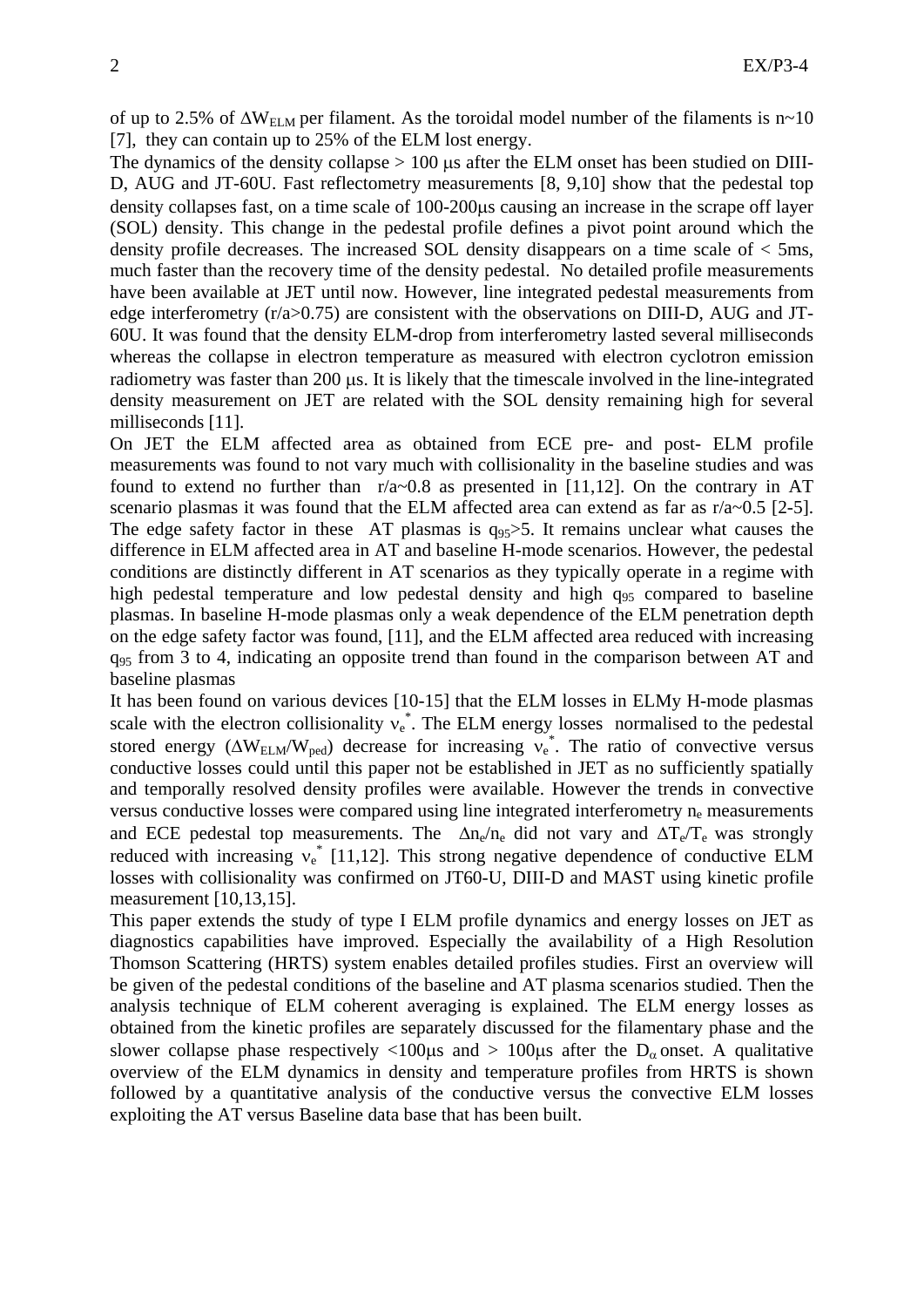## **2 Pedestal parameters in baseline and AT Plasmas**

An overview of pedestal average  $n_e$  and  $T_e$  for a subset of both baseline and AT scenarios for the JET 2008 campaign is given in Figure 1. The pedestal  $T_e$  values are derived from ECE radiometry at the pedestal top and the pedestal  $n_e$  values from a vertical edge channel of the JET interferometer covering the region  $r/a > 0.75$ . A clear distinction can be seen in population of the n<sub>e</sub>-T<sub>e</sub> diagram; the AT scenarios (1.2MA and 1.7MA,  $q_{95}=5$ ,  $\delta \sim 0.35$ ) have higher pedestal temperatures and lower pedestal densities and markedly larger pedestal  $\beta_{\text{pol}}$ than the baseline scenarios. The highest pedestal densities are seen in the high triangularity  $(2.5MA, q<sub>95</sub>=3.6, \delta<sub>0</sub>0.4)$  baseline discharges, and the low triangularity discharges populate the middle range of the n<sub>e</sub>–T<sub>e</sub> space. A large range of plasma currents  $(I_p)$  was obtained in the low triangularity discharges (1MA-3.8MA,  $q_{95}=3$  and 3.6,  $\delta \sim 0.25$ ), which enables to study the pedestal dynamics over a large range of Ip.



*Figure 1: (a) Pedestal T<sub>e</sub> and n<sub>e</sub> diagram and (b) Pedestal T<sub>e</sub>/I<sub>p</sub> and n<sub>e</sub>/I<sub>p</sub> diagram to show the difference in* β*pol between the AT and baseline scenarios. Red triangles and cyan diamonds are AT scenario plasmas at respectively 1.2 and 1.7MA (q95=5,* δ*~0.35). Yellow circles are low triangularity ELMy H-modes (1MA-3.8MA,*  $q_{95}=3$  *and 3.6,*  $\delta$ *-0.25) and green squares represent high triangularity ELMy H-modes (2.5MA, q95=3.6 ,*δ*~0.4).* 

#### **3 ELM coherent data selection**

In order to understand the mechanisms that cause the loss and recovery processes during an ELM cycle a detailed study of the dynamics of the JET edge pedestal is required. The system extensively used in this paper is the new HRTS system for both  $T_e$  and  $n_e$  profile measurements with 1.5cm resolution, 20Hz repetition rate and 10ns time resolution [16]. The ELM timing is obtained by identifying the spikes of the inner divertor  $D_{\alpha}$  spectrometer signal in JET. This gives a reference in the ELM detection of better than 100μs. Diagnostic data can then subsequently be sorted with respect to the onset time of the nearest  $D_{\alpha}$  peak. Figure 2 give an example pedestal profile reconstruction obtained using this ELM coherent data sorting. In this example the spatial coverage has been improved by a slow radial plasma movement of 1.5 cm in a 3s period. This discharge had very regular 30Hz ELMs, in which case good profile reconstruction is possible. Figure 3 shows the ELM selection applied for this shot to scalar parameters of the pedestal top  $T_e$  from ECE (0.2 ms resolution), line integrated pedestal n<sub>e</sub> from interferometry (0.8 ms time resolution), and diamagnetic energy loss from magnetics (100μs time resolution). Note the different time scales of the electron density and temperature drop. This will be addressed in section 5.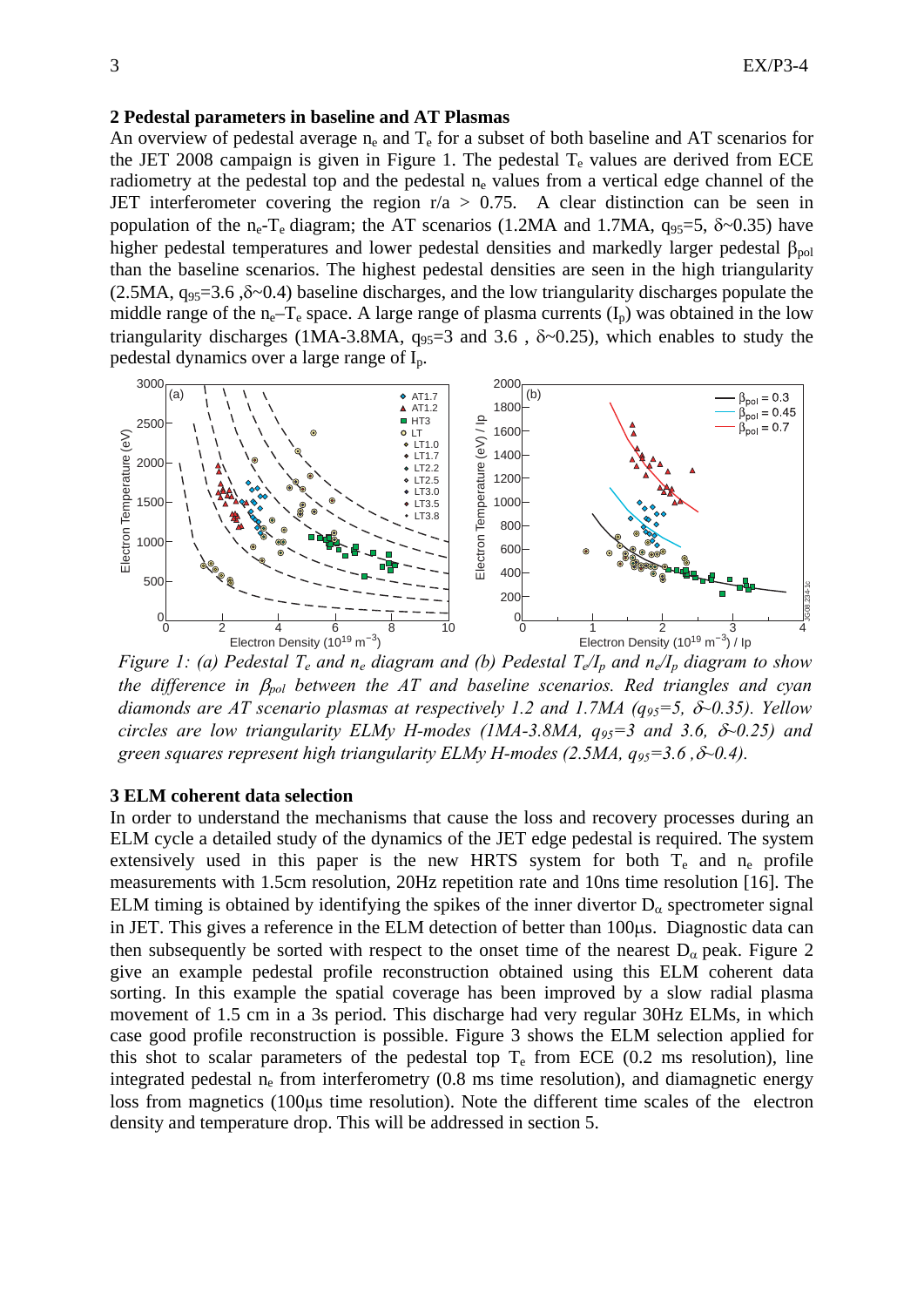#### **4 Fast Dynamics; radial profile of ELM filaments**

ELM filaments have been observed on JET [6] and many other devices [15 and references therein]. They have recently also been detected in the scrape-off layer (SOL) with the new JET HRTS system on the  $T_e$  and  $n_e$  profiles after an ELM, together with strong oscillations in the edge interferometry signal and the occurrence of helical 20 cm wide stripes on the JET wall observed with a main chamber viewing IR camera [6]. The time resolved interferometry combined with edge rotation measurements indicate that the filaments have a toroidal mode number of  $n \sim 10$  (indicating the presence of  $\sim 10$  filaments). Up to 20-30 filament footprints have been observed on the main chamber wall [6], which is interpreted as a breaking up of the filaments towards the machine wall, but just outside the last closed flux surface  $\sim$  10 filaments are expected. So-far only a limited number of filament radial profile measurements have been obtained as they only occur in a very narrow time window after an ELM. However, an approximate radial extent of the filament of  $\sim$  5cm may be seen directly in Figure 3. A rough estimate of the filament energy content can be obtained by assuming a 5x20 cm elliptical cross-section and taking the filament length as  $2\pi Rq_{95}$ ~50m, (R the major radius,  $q_{95}=3$ , for the discharge in Figure 3). This yields an electron energy content of  $\sim$ 1kJ, compared with  $\Delta W_{\text{ELM}} \sim 100$  kJ for the ELM in Figure 3. No direct measurements of the ion temperature is available in ELM filaments on JET. Taking into account that ion conduction is slower than the electron heat conduction, it could be assumed that  $T_i=2xT_e$  [17]. The energy content of a single filament could then be 3 kJ. Assuming that 10 such filaments occur after an ELM event (n~10) the total filament energy could be ~30kJ, i.e. 30% of  $\Delta W_{ELM}$ . This is in agreement with model calculations as shown in [17]. This also represents an upper limit to the energy which could be convected to the main chamber wall surfaces since much will be dissipated along field lines by parallel transport as the filament propagates radially in the SOL. This is consistent with the smaller energy fractions of 5-10% of  $\Delta W_{ELM}$  that have been directly measured on the main walls for similar ELM sizes [17, 18]. From these observations it is clear that the filaments most likely do not carry all the energy and particles expelled by an ELM collapse, as was also found for filament measurements in MAST [7].



*Figure 2: HRTS Profiles of Te and ne (black) and edge (cyan) and core Ti (red) from charge exchange diagnostics. These are ELM selected profiles in the last 3 ms before selected ELMs.* 

*Figure 3: Example of ELM coherent data sorting for the D*<sup>α</sup> *signal itself, the pedestal electron temperature measurements by ECE, the pedestal electron density by Interferometry and fast diamagnetic-energy-measurements for JET pulse 73927 (Ip=1.7MA, Bt=1.8T, PNBI=8MW). The onset of the ELM is at*  $t=0$  *s. The blue horizontal lines show the average value just before and after an ELM crash.*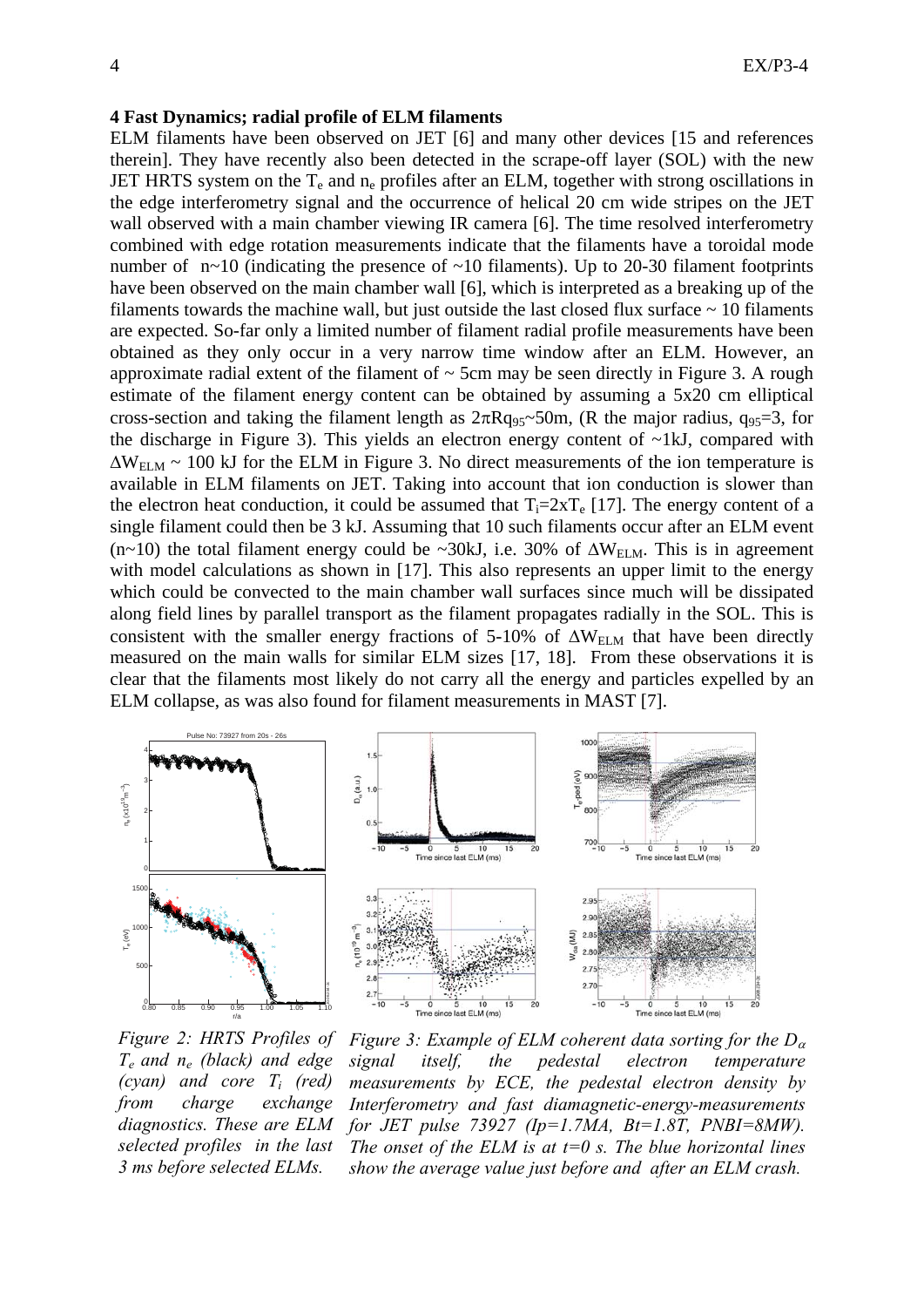#### **5 Pedestal dynamics**

While part of the energy contained by the filaments will reach the main chamber plasma facing surfaces, most of the remaining ELM energy release will end up on the divertor targets. The timescale of the type I ELM collapse is  $\sim$  200-300 us as measured with fast ECE and fast magnetics with a time resolution of better than 4μs [11]. As discussed in [11] a difference was found between this time scale and the duration of the collapse as seen by line integrated interferometry measurements. With the availability of HRTS profile measurements, the local dynamics of the ELM density crash can be studied using the ELM data selection algorithm. The shape of a typical type I ELM crash is shown in Figure 5 and is similar with fast profile measurements in [8, 9, 10]. The pre and post ELM profiles show that the density collapse on a millisecond time scale is quite different from the temperature collapse. The post ELM selected HRTS measurements between 0.1 and 1 ms after an ELM-onset show that the inward density profile collapse provokes a rise in the density just outside the separatrix (Figure 5a), whereas the  $T_e$ -collapse is solely downwards and inside the separatrix (Figure 5b). The HRTS profile taken on a longer timescale  $> 1$  ms after an ELM (no figure presented) show the density in the scrape off layer (SOL) has disappeared, whereas the pedestal density and temperature are still recovering from the collapse. The measured SOL density transport time scale of an order of a millisecond is compared to the time scale involving the connection length  $L_c=2\pi Rq_{95}$  and the ion sound speed  $c_{s,i}=\sqrt{(2T/m_i)}$ . A SOL temperature of 10-30eV leads to a typical time scale in the order of  $L_{c}/c_{s,i} \sim 1$ ms, in agreement with the observations.



Pulse No: 73337 from 18s - 12s Pulse No: 73337 from 18s - 12s 10 8 1500  $n_e$  (x10<sup>19</sup> m<sup>-3</sup>) 6 Te (eV) 1000 4 500 2  $\mathbf 0$ 0 0.8 0.9 1.0 1.1 0.8 0.9 1.0 1.1 r/a r/a Pulse No: 73337 from 18s - 12s Pulse No: 73337 from 18s - 12s 300 2 250  $M_{\alpha}$  (x10<sup>19</sup> m<sup>-3</sup>) 1 200  $NT_*(eV)$ 150  $\mathbf 0$ 100 -1 JG08.234-5c 50 0 0.8 0.9 1.0 1.1 0.8 0.9 1.0 1.1 r/a r/a

*Figure 4: Observation of ELM filaments in a type I ELMy H-mode ELMy. The Cyan and green profile are taken just before (- 5ms) and well after (20ms) an ELM and represent the unperturbed profiles. The Blue and red profile are <100*μ*s after a D*α *ELM signature and show radial extensions of the profile, which are associated with filaments. The estimates in the text are taken from the red profile.* 

*Figure 5: (a) and (b) Pre-ELM (black) and Post-ELM (red) Density and Temperature profiles from HRTS of a high triangularity ELMy H-mode. (c) and (d) Particle and temperature loss due to the ELM event. Pre-ELM profiles selected in -1ms<telm<0ms and post ELM profiles selected between 0.1*   $ms < t_{elm} < 1$  ms.

Figure 5 shows that the ELM affected area extends to r/a~0.85. This is typical for type I ELMy H-modes in JET as has been reported in [12], and is rather independent of plasma fuelling, q95 or heating schemes. However, in JET plasmas relevant for ITER steady state operation, with  $q_{95}=5$  and optimised magnetic shear, ELMs are found to affect a large region of r/a>0.5 [2,3,5]. Especially for plasmas with Internal Transport Barriers (ITB) this is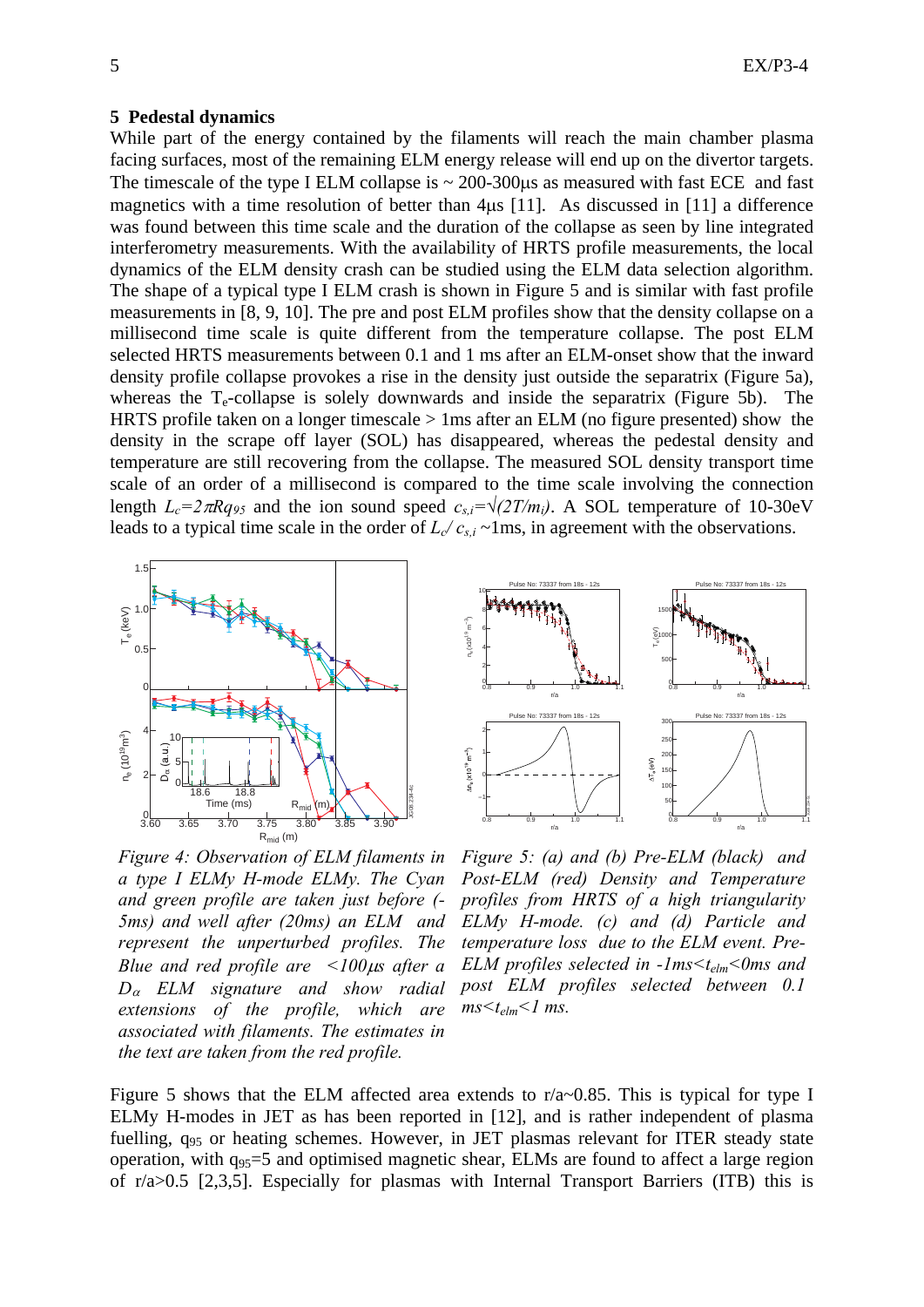worrying as the deeply penetrating Type I ELMs can deteriorate the core confinement. An example of a profile collapse in an AT plasma is given in Figure 6a. In this unfuelled discharge (Ip=1.7MA/Bt=2.7T, q95=5,  $P_{NB}$ =17.5MW), the temperature ELM collapse affects a large part of the plasma core, whereas the density collapse does not extend further than r/a~0.8. This large ELM affected area compared to the baseline plasma in figure 5 is not causes by the difference in  $q_{95}$  between the discharges [12], however a difference in the core magnetic shear may play a role. It has been found that this ELM affected area of the temperature collapse can be greatly reduced by deuterium fuelling [5]. Figure 6 shows that fuelling an otherwise similar discharge with deuterium  $(10^{22} \text{ electrons/second)}$  indeed strongly mitigates the effect of the temperature collapse. The effect of the density collapse on the other hand has been reduced by a much lesser extent, as a result of which the ELM losses have been turned from being dominated by conductive losses in the unfuelled case to a more even distribution of conductive and convective losses in the fuelled discharge. This however is accompanied by a reduction in pedestal confinement in this case as both  $T_{e,ped}$  and  $n_{e,ped}$  are reduced (Figure 6).



*Figure 6: Pre-ELM (black) and Post-ELM (red) Density and Temperature profiles from HRTS and their difference in an (a) unfuelled AT plasma and (b)a similar plasma with*  $10^{22}$ *electrons/second deuterium fuelling.*  $(Ip=1.7MA/Bt=2.7T$ *,*  $q95=5$ *,*  $P_{NBI}=17.5MW$ *).The small symbols are ECE Te data for comparison.* 

#### **6 Convective and conductive ELM losses**

The electron ELM losses can be calculated from the convective and conductive losses in Figures 5 and 6. If it is assumed, as in [13], that the ELM losses are poloidally symmetric and that  $\Delta T_i = \Delta T_e$  and  $T_i = T_e$  then the total ELM energy loss is ( $T_e$  and  $n_e$  are pre-ELM profiles):

$$
\Delta W_{ELM} \approx 3 \cdot k \cdot \left( \int \Delta T_e \cdot n_e dV + \int T_e \cdot \Delta n_e \cdot dV \right) \tag{1}
$$

With the first part being the conductive ELM losses and the second part the convective losses. The integration takes place over the confined plasma volume. To verify that this method works with the JET data the sum of the convective and conductive losses have been compared to the ELM energy losses estimated from the diamagnetic energy measurement in figure 7. There is generally a good agreement between the two measurements with the kinetic estimate  $\sim$ 15% higher than the diamagnetic estimate. The spread in the data is only partly due to statistical noise in the HRTS measurements. As can be seen in Figure 3, there is a large natural spread in pedestal  $T_e$ ,  $n_e$  and  $\Delta W_{ELM}$ , even though this discharge has very regular type I ELMs. This spread is partly caused by variations in the plasma parameters in the selected time window but is also characteristic for type I ELMs; the ELM trigger does not always occur at exactly the same level of pedestal  $T_e$ ,  $n_e$  or stored energy [12].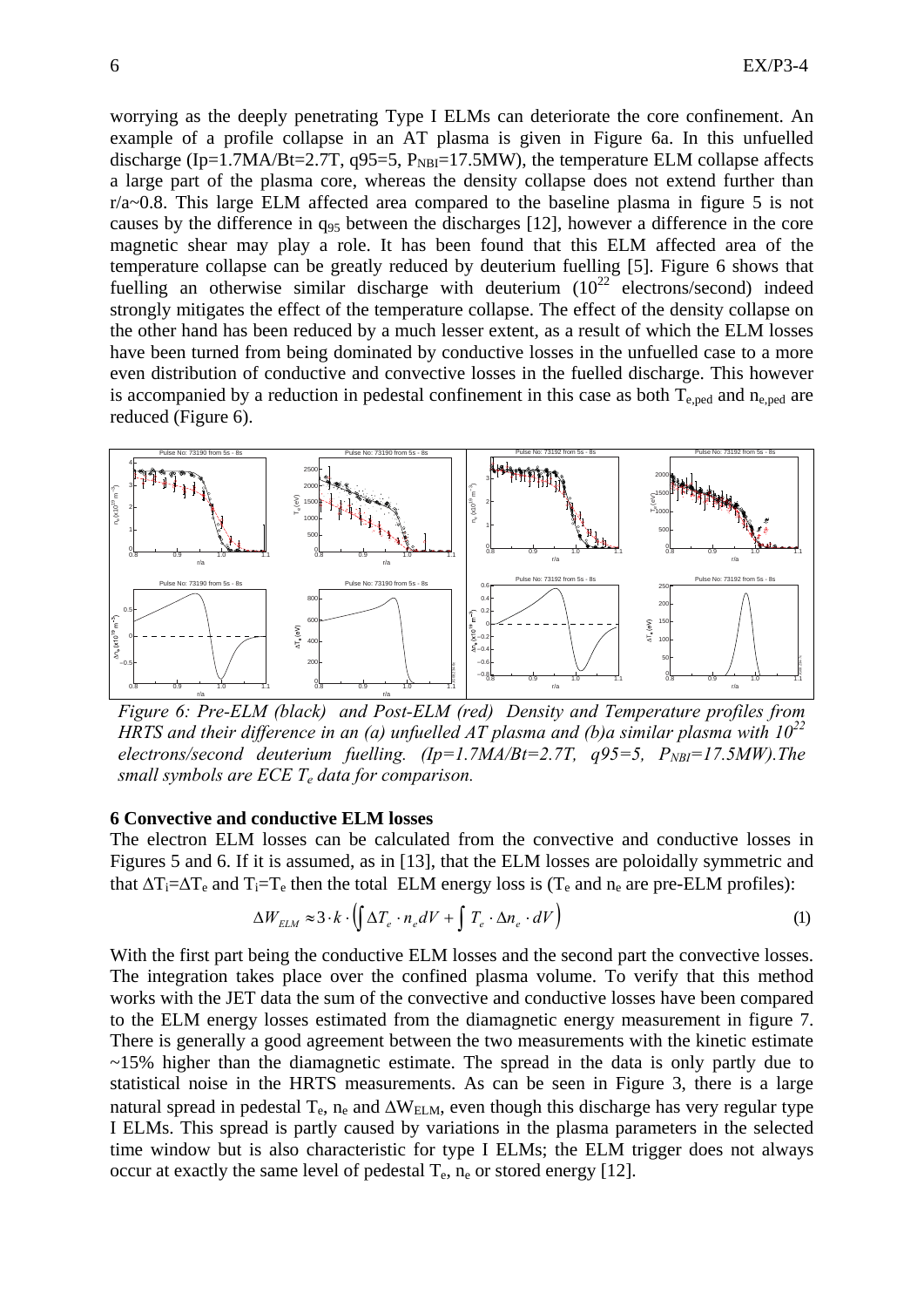

*Figure 7: kinetic ELM losses from HRTS measurements versus diamagnetic ELM energy losses measurements. The drawn line is a linear fit to the data showing that*   $\Delta W_{ELM}$ =1.15*x* $\Delta W_{dia}$ .

The convective and conductive ELM losses for the low and high triangularity baseline plasmas combined are compared to pedestal electron collisionality  $v_e^*$  in Figure 8a. The trends as found in [11,12], i.e. decreasing ELM losses with increasing  $v_e^*$ are confirmed by these data. However, as convective and conductive losses are independently determined from the HRTS profiles their ratio can now be quantified. The convective losses do not vary significantly and are ~5% of W<sub>ped</sub> over a large range of  $v_e^*$  <0.1 to  $v_e$ <sup>\*</sup>>0.5 whereas the conductive losses, be it that the scatter is large, strongly decrease from  $\sim$ 20% of W<sub>ped</sub> to 5% of W<sub>ped</sub> with increasing  $v_e^*$ . Note that the low triangularity data cover a large range of current from 1MA-3.8MA The high triangularity discharges selected for this analysis reside at  $v_e^* \sim 0.5$  with  $\Delta W_{\text{cond}} \sim \Delta W_{\text{conv}} \sim 5\%$ , as the pedestal n<sub>e</sub> is high and  $T_e$  is low (Figure 1).

This trend is not repeated for the AT plasmas in Figure 8b. Still a large spread in conductive losses from <5% to ~25% of W<sub>ped</sub> is found, but  $v_e^*$  remains unvaried at ~0.1. This should be compared with the data in Figure 6. The two plasma presented there have  $v_e^* \sim 0.1$  whereas a large reduction in conductive losses can be obtained by  $D_2$ -gas fuelling. The gas fuelling leads to a reduction in  $T_e$  and  $n_e$  (Figure 6). Note that in the case of AT plasmas the reduction of the conductive ELM losses also leads to a much smaller ELM affected area. This has not been observed for the baseline plasmas. A systematic study with a more fine  $D_2$  gas fuelling scan in AT plasmas [5] showed a similar result. Here small levels of gas fuelling lead to an increase of X-point radiated power and hence in a cooling of the pedestal leading to smaller ELMs, and reduced ELM energy losses and ELM affected area. This should be a topic of further study, as the different ELM energy loss characteristics of AT and baseline plasmas may give new information towards the understanding of the mechanisms that determine the ELM energy losses.



 *Figure 8: Fractional Convective and conductive ELM energy losses versus electron collisionality* <sup>ν</sup> *\* e for (a) the baseline plasmas and (b) the AT scenarios*